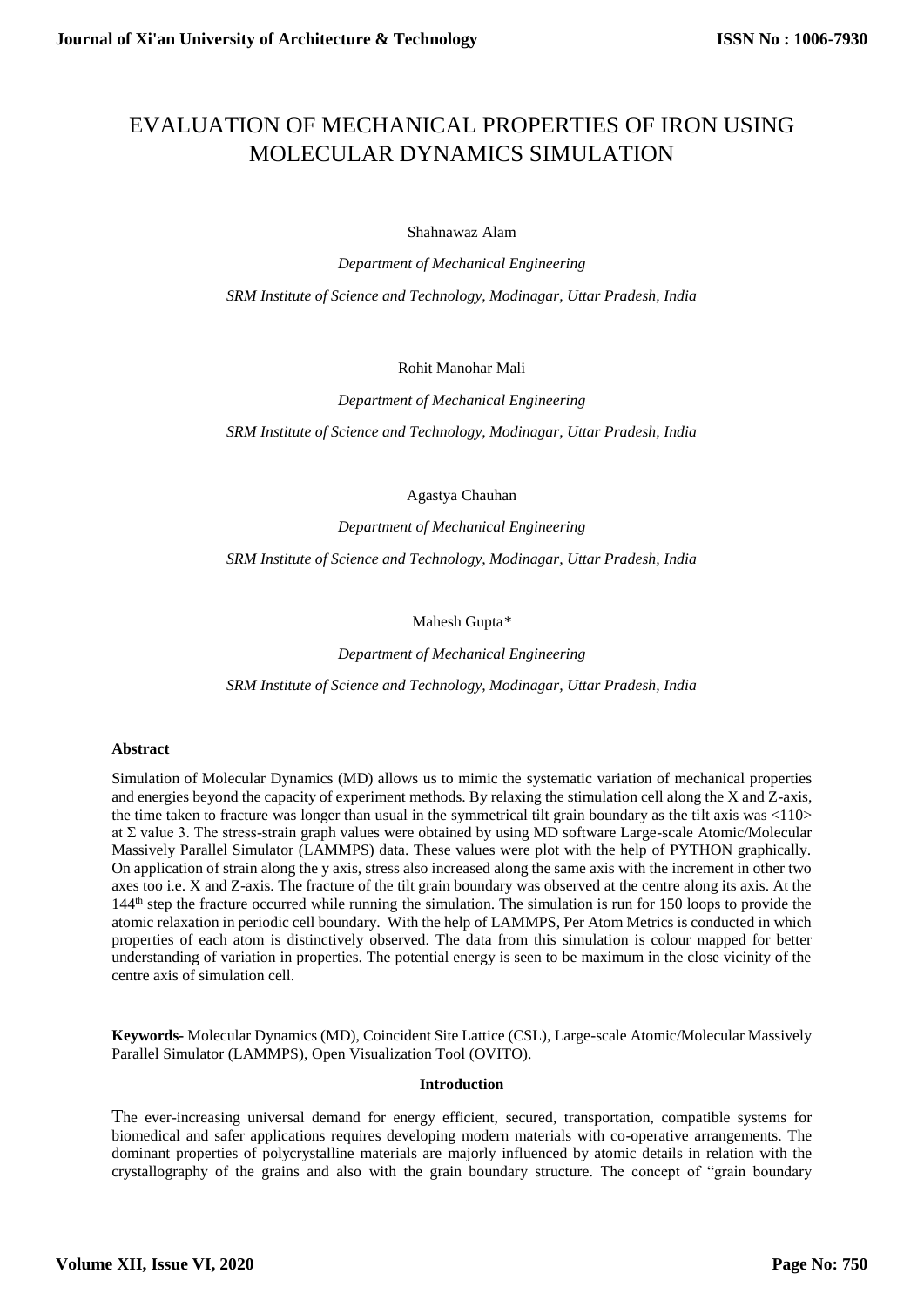engineering" has led to an increment in the number density of grain boundaries with advantageous properties, while decreasing the number density of boundaries which have detrimental properties. Due to fracture of polycrystalline materials and mechanical behaviour is influenced mostly by their fundamental structure and grain boundaries, a basic understanding of relationship between the properties related to grain boundary and its structure is important to develop interface driven materials. Molecular dynamics (MD) studies have contributed to the evaluation of the atomic conduct of interfaces like solid–liquid interfaces, surfaces and grain boundaries as it is not easy to observe and to track the motion of atoms directly by experiment.

For example, Keblinski [1,2] explored the energy and amorphous structure of the grain boundary of Si by MD calculation and conferred the thermodynamic criteria for the stability. Wolf [3], Nakashima and Takeuchi [4] investigated the relation between the energy and also for the structure of the symmetric tilt boundary bcc-Fe.

In this paper, the fracture of tilt grain boundary is observed for BCC structure of iron during the simulation conducted using LAMMPS (Large-scale Atomic/Molecular Massively Parallel Simulator) and OVITO (Open Visualization Tool) software. The stress-strain graph is also plotted using the output generated by running the input file for fracture of tilt grain boundary in LAMMPS. Also, per atom metric is performed which gives us the per atom properties. These will give us the angstrom number $(a<sub>0</sub>)$  value and the potential energy across the simulation done.

## **Experimental Methods**

To perform the stimulation on LAMMPS(Large scale atomic/molecular massively parallel stimulation) we require a fundamental grain boundary data file 'Fe\_110\_sig3.txt' which consists data of the tilt grain boundary of Fe atoms and their respective locations as this will help to identify grain boundary locations in the Body centric cubic structure. The stress is applied along the x-axis and y-axis to perform the fracture under the 150 loops times step. After the fracture is done, we obtain a stress-strain data from the LAMMPS itself which is being analyzed and visualized to see the nature of the grain boundary in the Molecular Dynamics Stimulations. Again, the data file 'Fe\_110\_sig3' taken as fundamental for metric analysis on LAMMPS which help us to know the per-atom properties in stimulation cell, the data we get from it also visualized in pictorial cum rating graph with python codes.

## **3.1 Symmetrical Tilt Grain Boundary**

In macroscopic world the polycrystalline materials are highly influenced by the nearby variations and properties caused by the impurities and defects. The effect of these impurities can either brittle or strengthen the grain boundary. In simple words we can perceive that a grain boundary is the interfaces between two grains or crystallites in a polycrystalline material, whereas it's procession part is called symmetrical tilt grain boundary (STGB). In cognizable we can say that symmetrical tilt boundary is generated by rotating two single crystals with respect to the tilt axis and connecting two crystals with the grain boundary plane also the tilt angle and the grain boundary plane must be parallel to each other during the moment of rotation. Hence the tilt angle **θ** is defined as the twice the angle of the φ. The Miller index (hkl) of the grain boundary plane is linked to the rotation angle with respect to the (*abc*) tilt axis as [5]:

$$
cos\varphi = \frac{|\text{ bh} - \text{ak}|}{\sqrt{(a^2 + b^2)}\sqrt{h^2 + k^2 + l^2}}
$$

Hence the tilt angle is,

$$
\theta = 2\varphi = 2\cos^{-1}\frac{|\text{ bh} - \text{ak}|}{\sqrt{(a^2 + b^2)}\sqrt{h^2 + k^2 + l^2}}
$$



Figure 1: A schematic diagram of symmetric tilt grain boundary under condition of <100> tilt axis, an angle tilt of 53.15 degree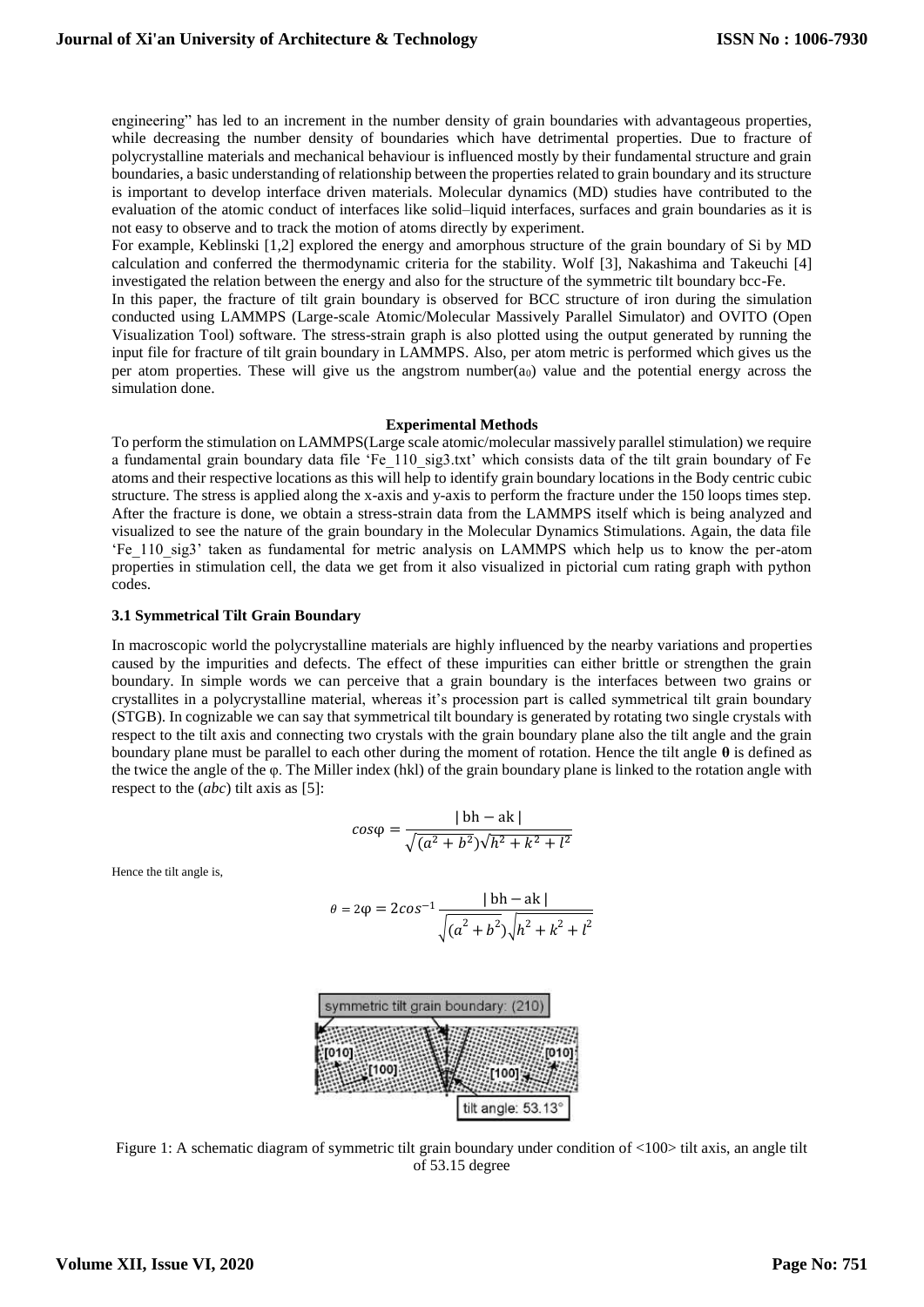The above figure shows the structure of symmetrical tilt grain boundary in bcc phase defined by rotating two crystals 26.5 degree with respect to the <100> tilt axis and connecting them with plane (210) with tilt angle of 53.13 degree.

Similarly, we have selected the file of Fe with tilt axis of the <110> and with We know that at nanoscale atoms contains their own energy similarly there is a grain boundary energy. Because mechanical behaviour and structure of polycrystalline materials are often driven by the grain boundaries, the fundamental of understanding the relationship between grain boundaries and their associated relationship is important to create a interface dominant material.



Figure 2: Symmetrical tilt grain boundary

The term grain boundary character is often used to describe five degree of freedom which are necessary to define grain boundary. The three degree of freedom are used to define the misorientation between two grains and where as other two are associated with the grain boundary planes. There are many studies which focus to develop to the characterize grain boundaries and their influence on physical properties of polycrystalline materials. These models utilise dislocation arrays, disinclination and coincident site lattice (CSL) describe local structure of grain boundaries. in CSL grain boundary grain of some atomic sites exactly coincident with some other atomic sites of other grain and these special sites are called coincident sites. It is believed that CSL grain boundaries low grain boundary energy because of good atomic fit. n spite of some softwares construct grain boundary to the best of our knowledge there is no universal and easy to use to generate grain boundary structure in high throughput fashion. So with the help of the LAMMPS we have generated the Grain boundary file which will be recognized as our data file here is a brief outline to build grain boundary that LAMMPS create for us: -

- i. Calculation of rotation angle for a given Sigma value and rotation axis.
- ii. Generate rotation matrix from the rotation angle and rotation axis.
- iii. Calculate CSL matrix using rotation matrix and Sigma value.
- iv. Generate two grains from CSL Matrix and combine them based on a given grain boundary plane to build a grain boundary.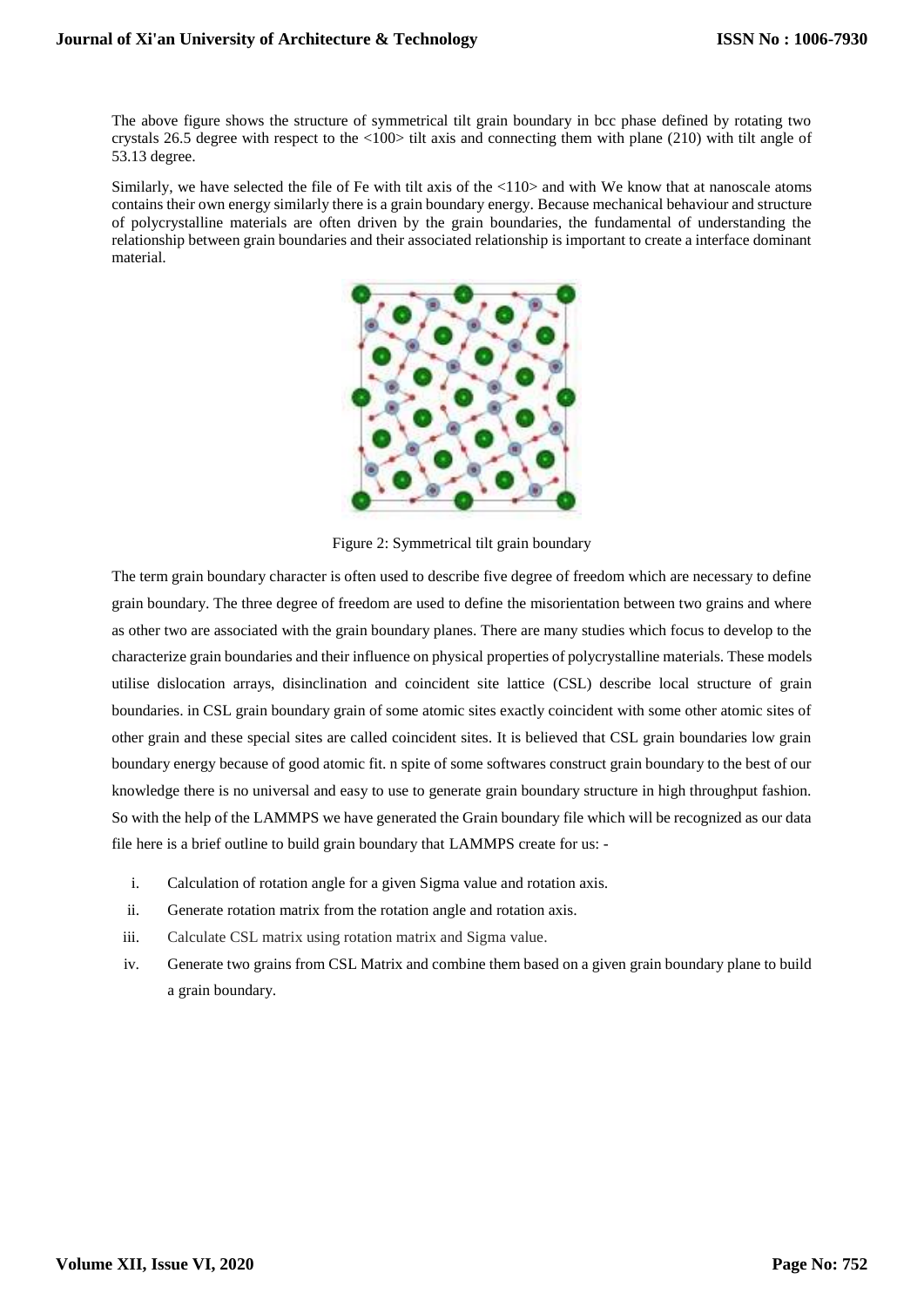

Figure 3: Complete building procedure of the periodic grain boundary

By completing the all the above procedures the grain boundary is obtain by LAMMPS. Whenever we mention a grain boundary it is represented by tilt axis and the sigma value many of us gets confused that what is the Sigma value [6] how it can be defined

$$
\Sigma = \frac{Coincident\ Unit\ Cell\ Volume}{Rotated\ Unit\ Cell\ Volume}
$$

In earlier studies it has been shown that grain boundaries with  $\Sigma$ 3 are anti-thermal which means that temperature increases the grain boundary decreases and vice versa. The presence of  $\Sigma$ 3 grain boundary effect on face centred crystalline mater it plays an important role in mobility of these boundaries to evolve nanoscale study. Surprisingly Σ3 grain boundaries with tilt axis of 110 are more thermally activated and showed high variation of mobility across their atoms range of boundaries. As considering we know that lower the distortion energy higher the value of Σ, which tend to have larger grain boundary area. The size of constraints of grain boundary limit the number of grain boundary planes orientations for these higher  $\Sigma$  CSLs. We directed our focus on low  $\Sigma$  grain boundaries, where many grain boundaries planes orientations provider better understanding how grain boundary energies varies entire stimulation. It is certainly noted that varies smoothly in Σ3 CSLs. In contrast to grain boundary energy, simple structure property relationships over the grain boundary plane fundamental zones for other grain boundary properties are not immediately obvious [7].



Figure 4: Correlation between properties GB energy, excess volume/GB area and Mobility trend.

In the above figure plots grain boundary energy excess volume per unit of grain boundary area and temperature dependent mobility trend in fundamental zone of each CSL. The excess volume per unit area for each CSL[8] generally correlates well with grain boundary energy trends. However even though this correlation exists notable exceptions the Σ3 grain boundaries show an initial increase in excess volume per unit grain boundary area drops back down at the curved fundamental zone boundary. In contrast excess free volume, the mobility trends do not appear to correlate with any other property. However, the mobility trends do not appear to be highly dependent upon the grain boundary plane orientation. It is particularly true of the  $\Sigma$ 3 grain boundaries high percentage exhibited the thermally damned motion mechanism non-thermally where mobility inversely to the temperature. When the mobility trends of the Σ3 were finally plotted in the grain boundary plane orientation fundamental zone all of the thermally activated grain boundaries have normals that fall between the disorientation axis.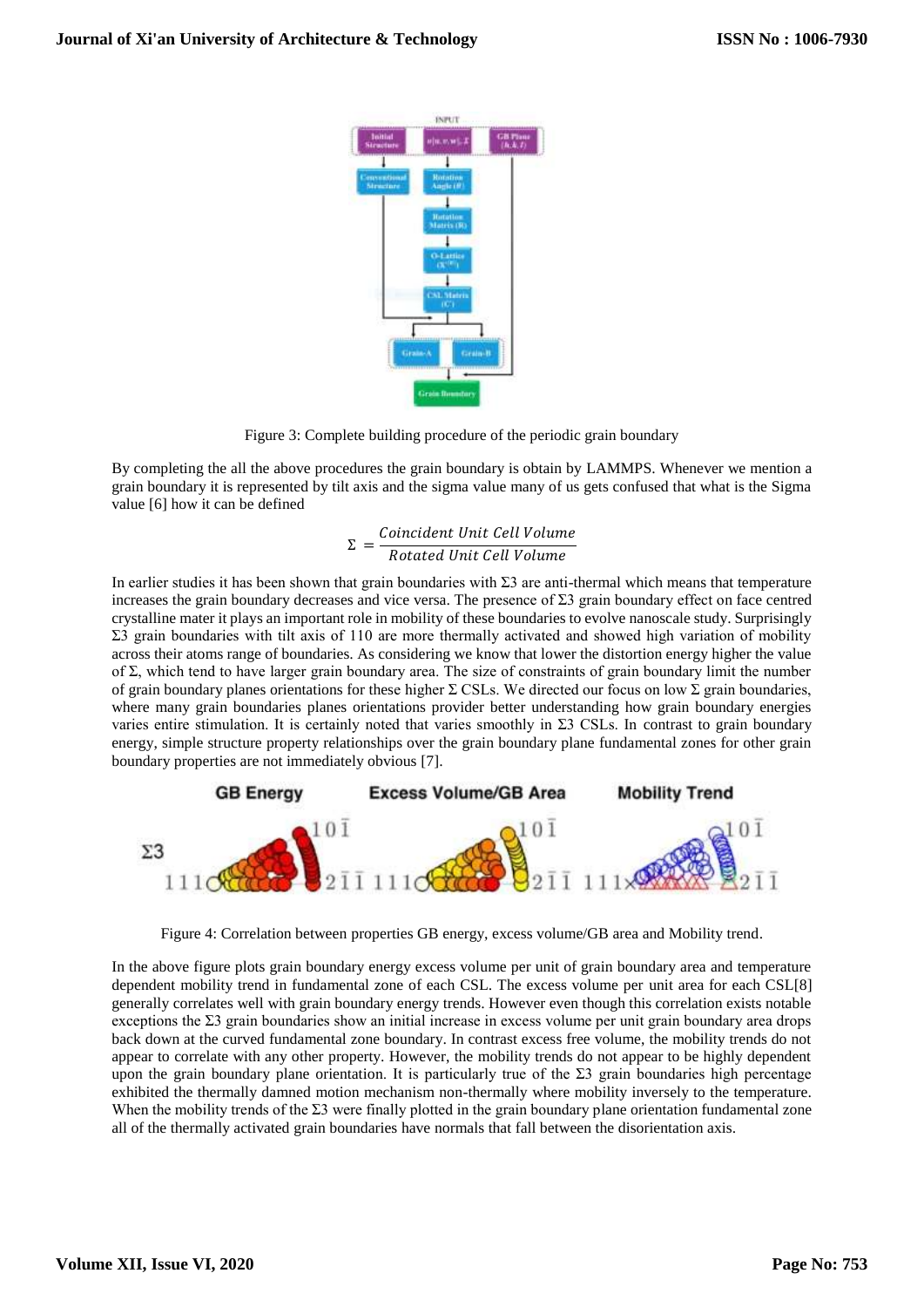## **3.2 <110> Tilt axis**

{111} boundary plane orientation is rotated about the <110> direction that lies in boundary plane, it creates series of grain boundaries that share common tilt axis <110> until 90-degree rotation reaches {112} orientation which is one of the symmetric incoherent twin boundaries. Many researches have shown that  $\{111\},\{112\}$  and  $\{110\}$ boundaries represent local energy minima in the Σ3 boundary plane space and that the structure and energy of general  $\Sigma$ 3 are well represented by a model in which the boundaries facet along those low index planes. The  $\leq$ 110> tilt boundaries facet on {111} and {112} planes [9].



Figure 5: <110> facet along {111} and {112}

Taking each and every study in consideration it is noted that the <110> tilt boundaries found mobility with high inclination angle to the coherent twin, initially increasing the mobile facet normal gets closer to the direction of boundary motion before dropping near the symmetrical incoherent tilt grain boundary. Which further results in the consistency of motion mechanism within the boundary set.

| [110] |       |                            |                 |
|-------|-------|----------------------------|-----------------|
|       |       | GB<br>Plane                | $_{\rm CSL}$    |
| 3     | 70.53 | (T11)<br>(112)<br>$(110)*$ | $-1$<br>$\,2\,$ |

Figure 6: [110] Tilt Axis

Due to the various properties of  $\leq$ 110 $\geq$  23 is more thermal activated it has high mobility angle which provides us the structuring of the motion mechanism and mechanical utilities.

## **3.3 Grain boundaries structure file**

To run the stimulation, we require the prior grain boundary file which available to us, the script of that data file should be saved in name of Fe\_110\_sig3.txt and Fe\_110\_sig3.in, where sigma3 describe a three-dimensional coincidence site lattice (CSL). The coincidence lattice is generated by rotation around  $\langle 110 \rangle$  axis by 70.5 degree i.e. let[1-11] lattice site in one crystal to coincident with [1 1 -1] lattice site in another lattice. As for the boundary plane, sigma 3 does not tell you about the actual boundary plane, but it tells one what are the potential grain boundaries with high CSL sites, i.e. the interface prefers to pass high density of coincidence site in order to lower the boundary energy. According to the CSL lattice on (110) plane( see attached figure, red points = lattice in crystal 1, blue = crystal 2, green points are coincidence lattice site), the possible "symmetric tilt grain boundary" is (1 -1 2) with highest CSL density or (1-1-1) with second highest CSL density. Therefore, the formal description should be like Σ3(1-1-1)[110] symmetric tilt grain boundary, Σ3(1-12)[110] symmetric tilt grain boundary.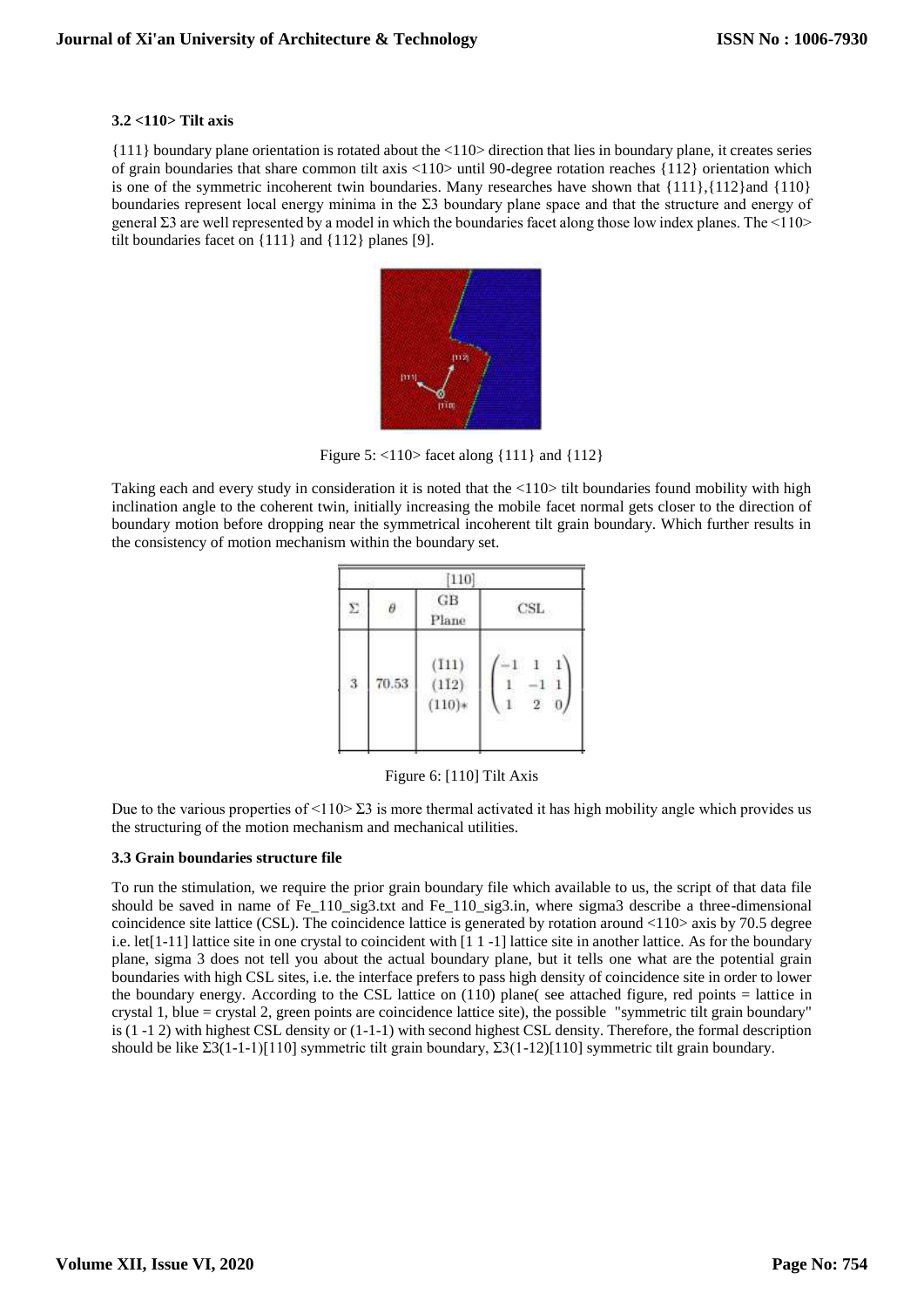

Figure 7: Grain boundary Fe\_110\_sig3

The above image shows the visualized form of the Fe\_110\_sig3 grain boundary structure file. This will be used our data file of grain boundary in LAMMPS to perform the stimulation upon it until the fracture is obtained. For this we have used the 600 atoms of Fe with grain boundary at tilt axis <110> and Σ3 with rotation 70.5 degree.

## **3.4 LAMMPS Input script**

To run the stimulation, we need an input script which provides the command to the LAMMPS to perform each step of the stimulation. The question arises that what actually this input script contains? Well the clear answer is that it provides basic fundamentals of stimulation require to perform. Although we need to ensure that input script should be saved into the .in format, to make LAMMPS to read it as input file.

Our main objective is to develop a stress-strain relation of iron grain boundary under fracture and perform the metrics analyses which will provide per-atom properties. The script needs the grain boundary file to perform the stimulation which is fed to the variable datfile. The variable nloop defines how many times the strain will be increased and the number of points stress is calculated. Other variables as the strain increment and the number of replications has been written into the input script. Before strain is applied to the atoms those atoms are far from the grain boundary (as defined by datfile) are deleted to prevent the unwanted transition between the periodic boundaries and to decrease the stimulation time. Then two smaller groups of atoms (defined by deldist and fixdist) are being of forced to value zero. These two fixed groups are incrementally displaced to generate strain value until the fracture. The interatomic potential needed for the stimulation to run is Hepburn and Auckland (2008) Fe-C. Particularly this interatomic potential is used to create the grain boundaries studies of segregation of C atoms to various positions and different grain boundaries, although C part of potential is not used.



Figure 8: Initial visuals of the simulations.

From the above figure we can clearly see that stimulation box is not full with atoms as earlier discussed that some unwanted atoms have been deleted in order to prevent the interference in periodic boundary of the stimulation cell. Generally, there are 600 atoms were created from datfile now fixing the variables it has come all the way to only 240 atoms. On these remaining atoms the stress-strain relationship will be conducted under the fracture conditions.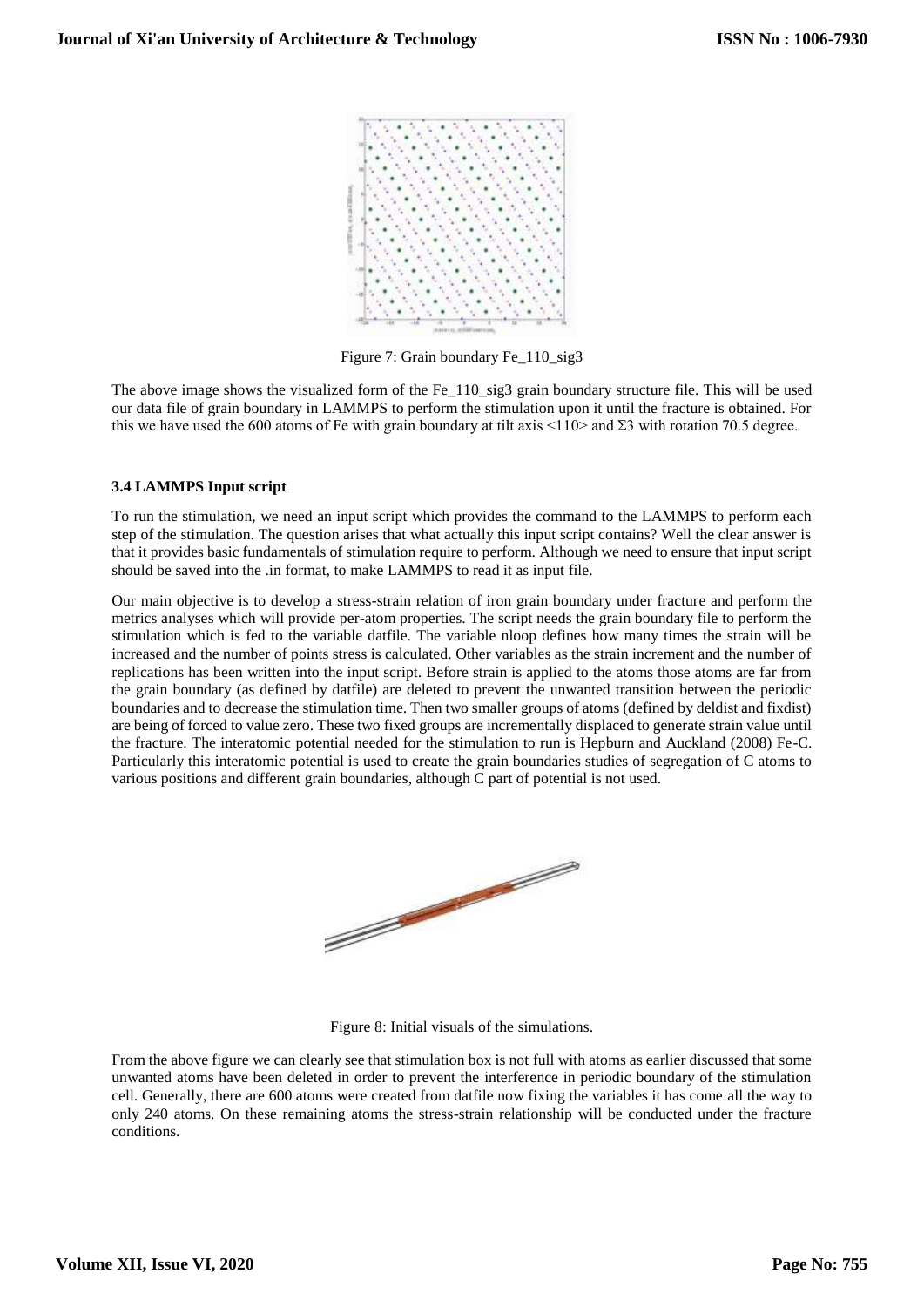## **3.5 Per-atom metrics**

After stimulation is done now, we will conduct the per atom metrics analyse. With the help of the Molecular Dynamics stimulation we can check per atom properties from our stimulation cells. There are some steps that LAMMPS will go through it: -

- First it will upload the datfile which is also known as the grain boundary file. It will read all the data of atom positions and grain boundaries energies.
- Then we need a interatomic potential i.e. Hepburn and Auckland 2008 Fe-C which will provide the segregation of C atoms at different positions of grain boundary.
- Now we need to define some atoms randomly from the stimulation cell to get the per atom properties.
- Now it will run short minimization of dump file that includes the compute atoms it is necessary to initialize the stimulation.
- Then stimulation will loop over those atoms for 150 times.
- Providing LAMMPS a command to print those atom metrics from log file along with flag, it is important when we mine the per atom metrics from log file.
- Then this delete all the dump files that were created earlier when we developed the grain boundary fracture and stress-strain relationship.

## **3.6 Visualization**

After all the stimulation is done now, we will visualize the processes that we performed in the LAMMPS. To visualize the stimulations, we will use different tools that are capable to read those files as a syntax. For movie and pictorial format OVITO is our best tool, it allows us to see the stimulation on screen. The OVITO will load all the dump files that are in format of .cfg and visualize the stimulation.

For graphical and graphical mapping image-based visualization we will use python. Python helps us to map out the large and complex data that has develop during stimulation and provide the graphical interpretation to us. Also, python will import data from the LAMMPS log file which is known as our output file. Here are the python codes used for visualization.

## 3.6.1 Stress-strain relationship and Per Atom Metrics.

From the python codes we will get the pop ups of graph and image mapping of atom using the data created from the LAMMPS. This will provide the end results of the stimulation which helps to analyse and investigates the grain boundary properties in different conditions with different positions.

## **Results**

The following images have been visualised by the OVITO software at different loops depicting the progress of fracture in tilt grain boundary.

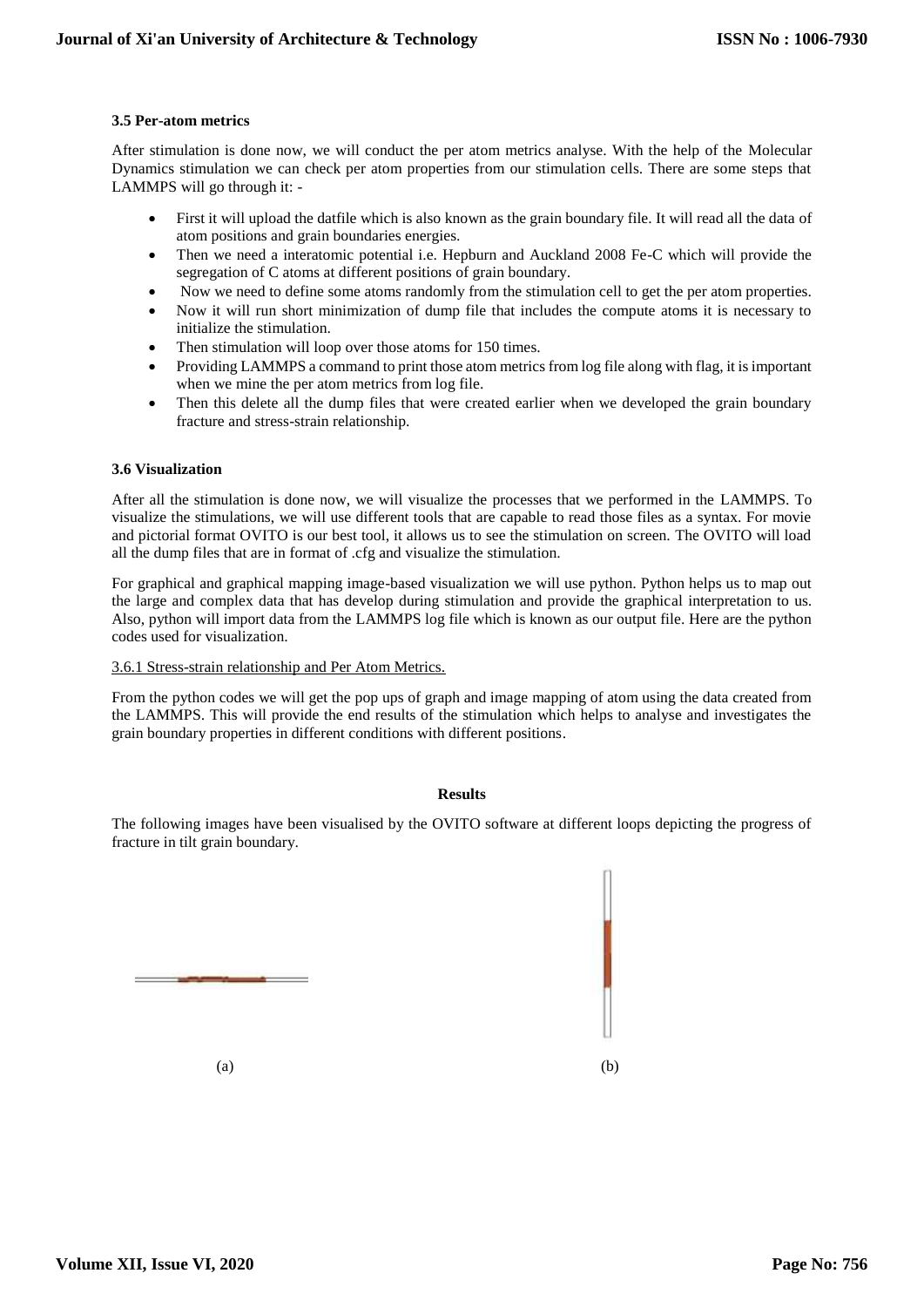

Figure 9: a) Left Side view at step 1; b) Top view at step 1; c) isometric view at step 1

It is observed from the above images that the atoms have been setup in the stimulation cell at initialization also the extra atoms in this stimulation are been deleted with the help of potential file to avoid the interference in the periodic boundary of the stimulation cell. According to the data file the initial number of atoms were 600 but while setting up the stimulation only 240 atoms were left in the stimulation box.



Figure 10: a) Left view at step 144; b) Top view at step 144; c) Isometric view at step 144

From the pictorial representation of the stimulation shown above, the fracture has finally obtained at step 144.

## Figure 11: Left side view at step 150

At the final step of the stimulation the atoms were pulled back such that they were dislocated from their original position. This will create the end result i.e. Fe symmetrical tilt grain boundary under fracture.

As stated above in the report, the stress-strain relationship based on the preceding datafile "data.Fe\_110\_sig3\_fracture.txt" which investigates and stores strain information in the first column while stress tensor information in the second through seventh columns, and stores the total potential energy of the cell in the eight column is also obtained. As per the 'nloop' variable the simulation should have looped 150 times, so there should be 150 entries which end at a strain of 0.15 along with the initial entry of stress and strain at zero.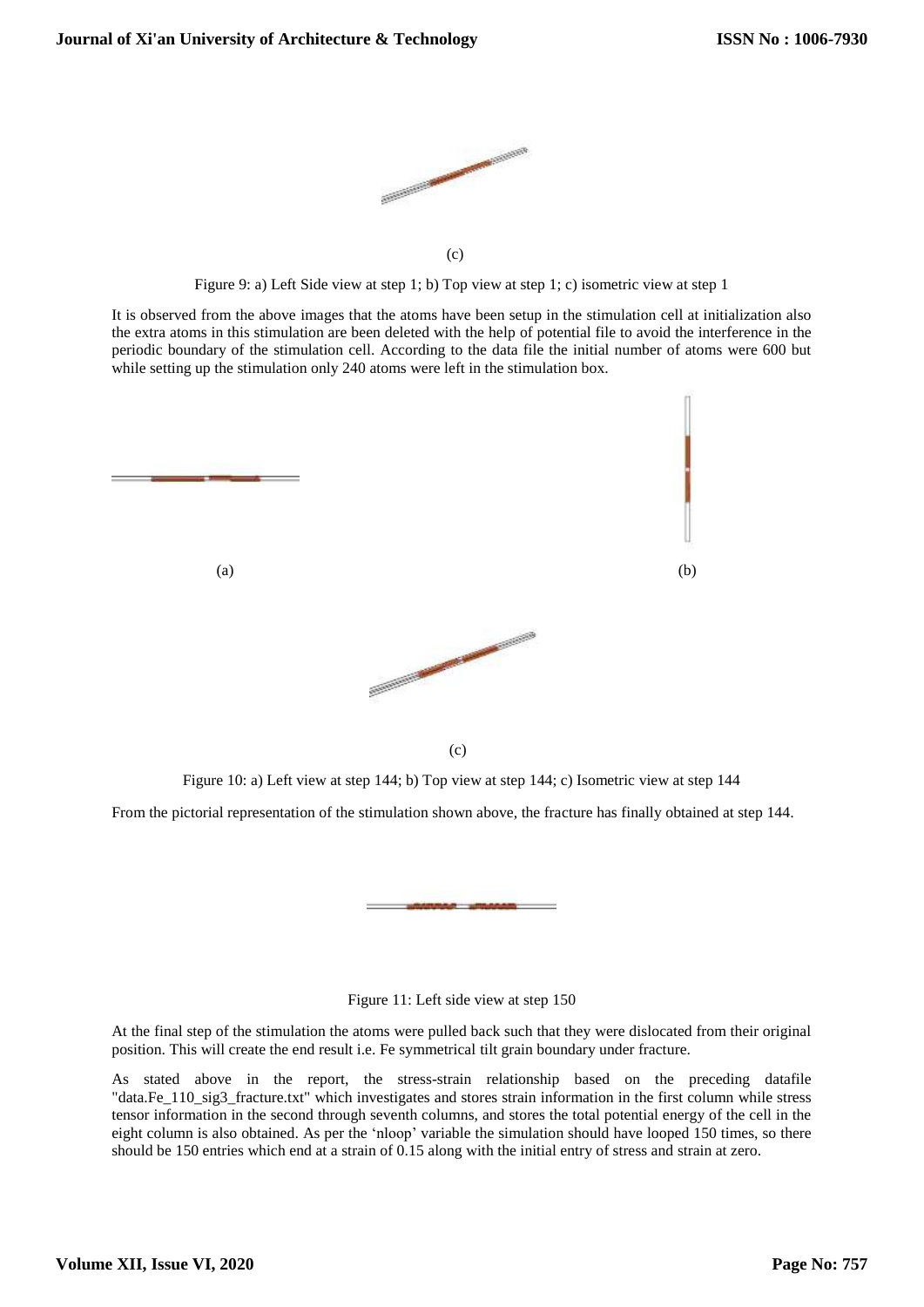

Figure 12: Stress – Strain Graph

Notice that as the strain in the y-direction is applied the stress in y is increasing, but at the same time stress in the x- and z-directions are also increasing. This is occurring due to our constraint of fixing the simulation cell which are bounded in the x- and z- directions. Hence if allowed to relax the simulation cell in the directions of x and z axis as we are straining the configuration, it would likely take longer time to fracture.

According to the data, it can be used for different number of things. Like just plotting the atomic coordinates, coloured by the in-plane coordinate (z-direction). Hence using the colourmap to give the classic black and white grain boundary structure look for atoms that sit on different {110} planes. We added a second set of atoms in the x-direction to extend the simulation cell (replicate atoms because of the periodic boundary) and only chose those atoms within 5 Angstroms of the grain boundary.



Figure 13: Colour Map within the 5 Angstrom of grain boundary.

2.019 value is selected for the tick mark on the colour bar by looking at the minimum and maximum z-coordinates for the dataset (even the grain boundary atoms stayed in the {110} planes). Knowing that it is a BCC crystal structure in the <110> direction, there is a  $\sqrt{2}/2$  spacing between {110} planes. So, the lattice constant for this interatomic potential must be: lattice constant,  $a_0 = 2.855113245669044$  Angstroms.



Figure 14: Potential Energy of each atom.

The potential energy of each atom can be seen by the above picture. It is observed that the potential energy is maximum of the atoms along the centre line and it goes on decreasing as we move away from it. The value of maximum potential energy observed was -3.65 eV while minimum is -4.0 eV.